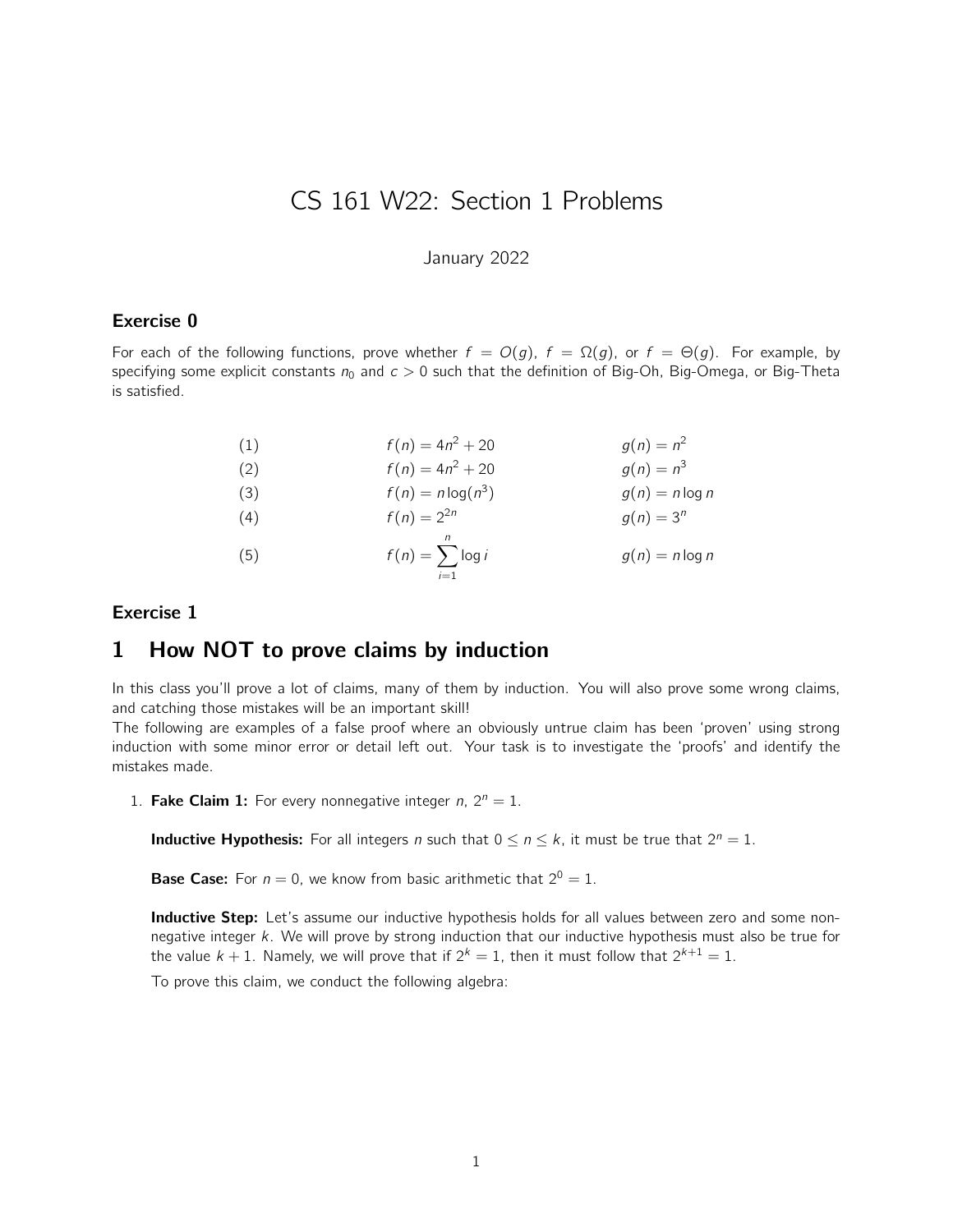$$
2^{k+1} = \frac{2^{k+1}}{1}
$$
  
= 
$$
\frac{2^{k+1}}{1} \frac{2^{k-1}}{2^{k-1}}
$$
 (Multiplying the equation by one.)  
= 
$$
\frac{2^{k+1}2^{k-1}}{2^{k-1}}
$$
  
= 
$$
\frac{2^{2k}}{2^{k-1}}
$$
 (We sum the powers of terms with like bases.)  
= 
$$
\frac{2^k 2^k}{2^{k-1}}
$$

We're assuming from our inductive hypothesis that  $2^n = 1$  for all values for *n* between 0 and *k*. (Note that assumptions like these are standard for strong inductive proofs.) Therefore, we can start plugging in values:

$$
= \frac{2^k 2^k}{2^{k-1}}
$$

$$
= \frac{1 \cdot 1}{1}
$$

$$
= 1
$$

2. Fake Claim 2: For every positive integer n,

$$
\frac{1}{1\cdot 2} + \frac{1}{2\cdot 3} + \dots + \frac{1}{n\cdot (n+1)} = \frac{3}{2} - \frac{1}{n}
$$

**Inductive Hypothesis:** The equation above holds for  $n = k$ .

**Base Case:** For  $n = 1$ , We see that

$$
\frac{1}{1\cdot 2}=\frac{1}{2}=(\frac{3}{2}-\frac{1}{1})
$$

**Inductive Step:** As usual, let's assume our inductive hypothesis holds for  $n = k$ . We will use this assumption to prove that our inductive hypothesis must hold for the value  $k + 1$ .

Once again, let's use algebra to carry out the following calculations:

$$
\frac{1}{1\cdot 2} + \frac{1}{2\cdot 3} + \dots + \frac{1}{(k-1)\cdot k} = \frac{3}{2} - \frac{1}{k}
$$
 (By weak induction hypothesis).  
\n
$$
\left(\frac{1}{1\cdot 2} + \frac{1}{2\cdot 3} + \dots + \frac{1}{(k-1)\cdot k}\right) + \frac{1}{k\cdot (k+1)} = \left(\frac{3}{2} - \frac{1}{k}\right) + \frac{1}{k\cdot (k+1)}
$$
 (Add the same term to both sides).

Let's now focus on this term on the right. We'll algebraically simplify it. (Note: Don't worry about the algebra for separating a fraction into two fractions. That part is correct.)

$$
(\frac{3}{2} - \frac{1}{k}) + \frac{1}{k \cdot (k+1)}
$$
  
=  $(\frac{3}{2} - \frac{1}{k}) + \frac{1}{k} - \frac{1}{(k+1)}$  (Separating a fraction into two fractions.)  
=  $\frac{3}{2} - \frac{1}{(k+1)}$ 

**Conclusion:** The summation  $\frac{1}{1\cdot2} + \frac{1}{2\cdot3} + ... + \frac{1}{(k-1)\cdot k} + \frac{1}{k\cdot(k+1)}$  is equivalent to  $\frac{3}{2} - \frac{1}{(k+1)}$ . Thus, by weak induction, our claim follows.